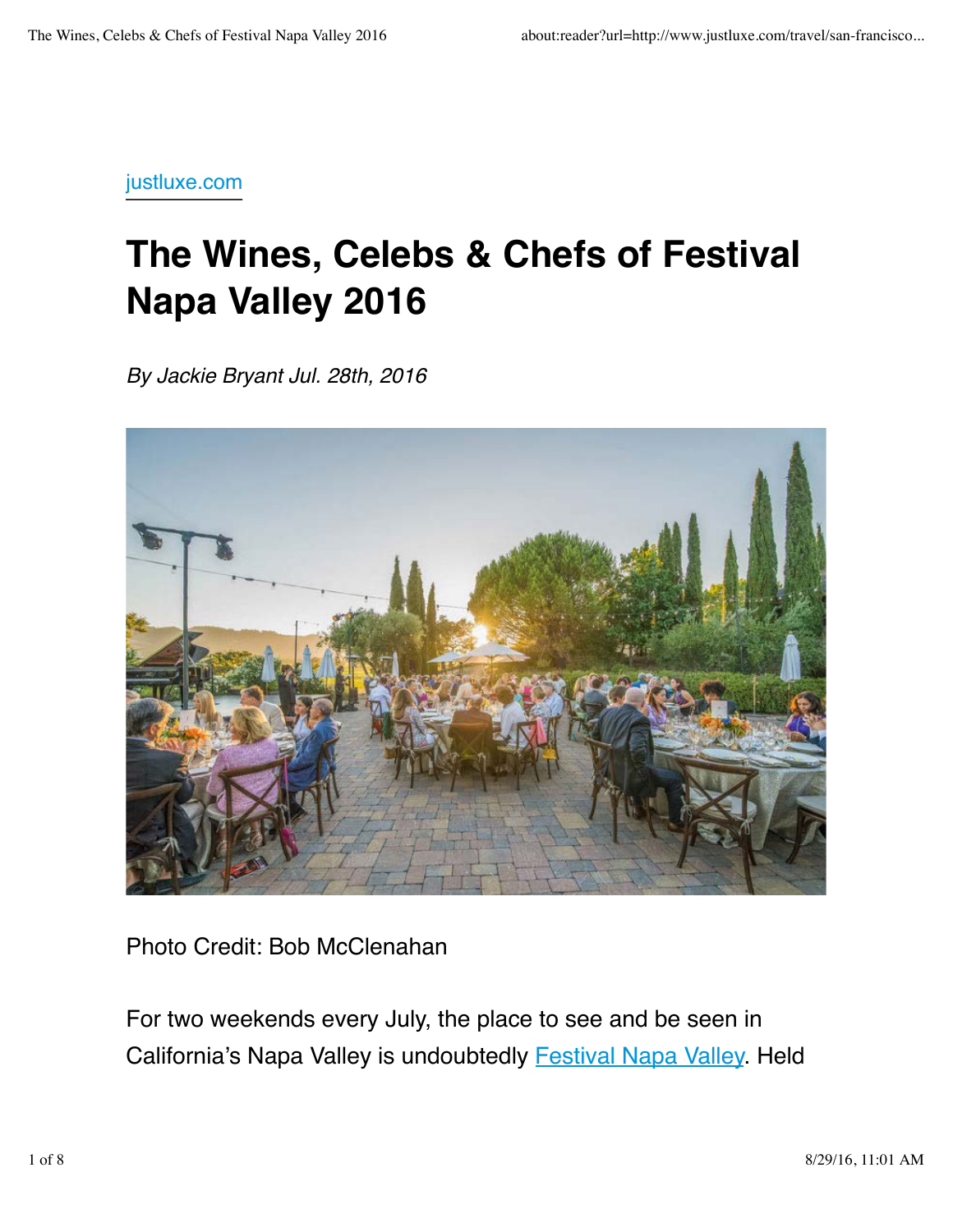at wineries and estates around the county, this two-week celebration, formerly known as Festival del Sole, includes concerts, dinners, tastings, lectures, fashion shows, galas and more.



Photo Credit: Bob McClenahan

The first Friday night kicked off with a concert from Emmy and Tony Award-winning actress Kristin Chenoweth, which was held at the Tuscan-inspired Castello di Amorosa. The petite actress with a larger-than-life voice wowed the crowd with a medley of show tunes from her career and beyond. Following the recital, people continued on to either the festival-sponsored after party or the first Patron Dinner of the evening, which was held at Reserve Napa Valley and catered by Estate Events at Meadowood. Chenoweth herself made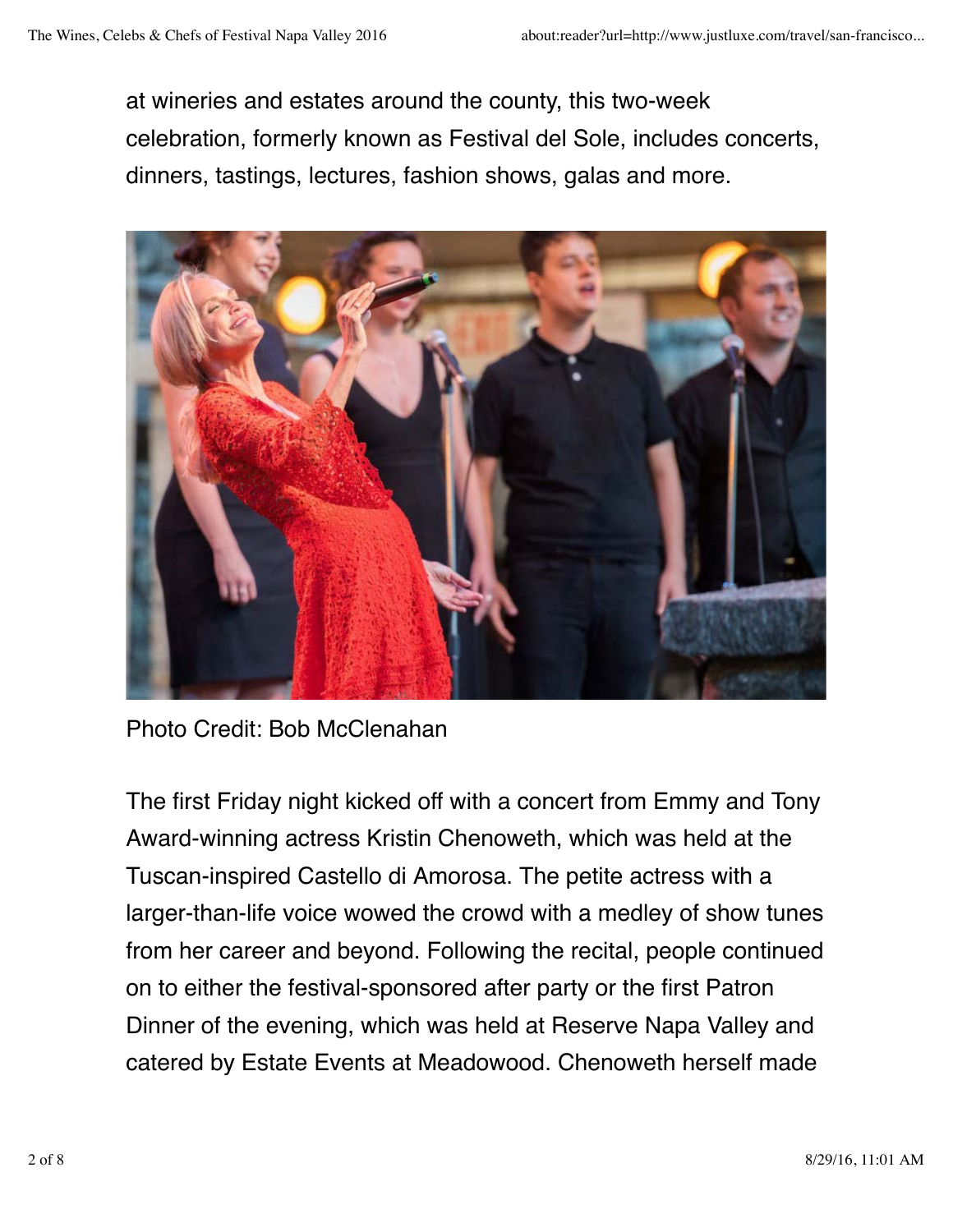an appearance, greeting the patrons and thanking them for their support over the years.

Guests were treated to in-season grilled peaches with burrata alongside duck confit and Darioush wines. Simultaneously, the after party at Solage Calistoga was an opportunity for festival-goers to mix and mingle in the backdrop of the Palisades mountain range. Irish singer Eoin Harrington performed, while drinks and light bites were passed around (word has it that the build-your-own nachos was a favorite).



Photo Credit: Bob McClenahan

Saturday morning began with a five and 10-kilometer Sun Run, which helped attendees balance the other excesses of the festival.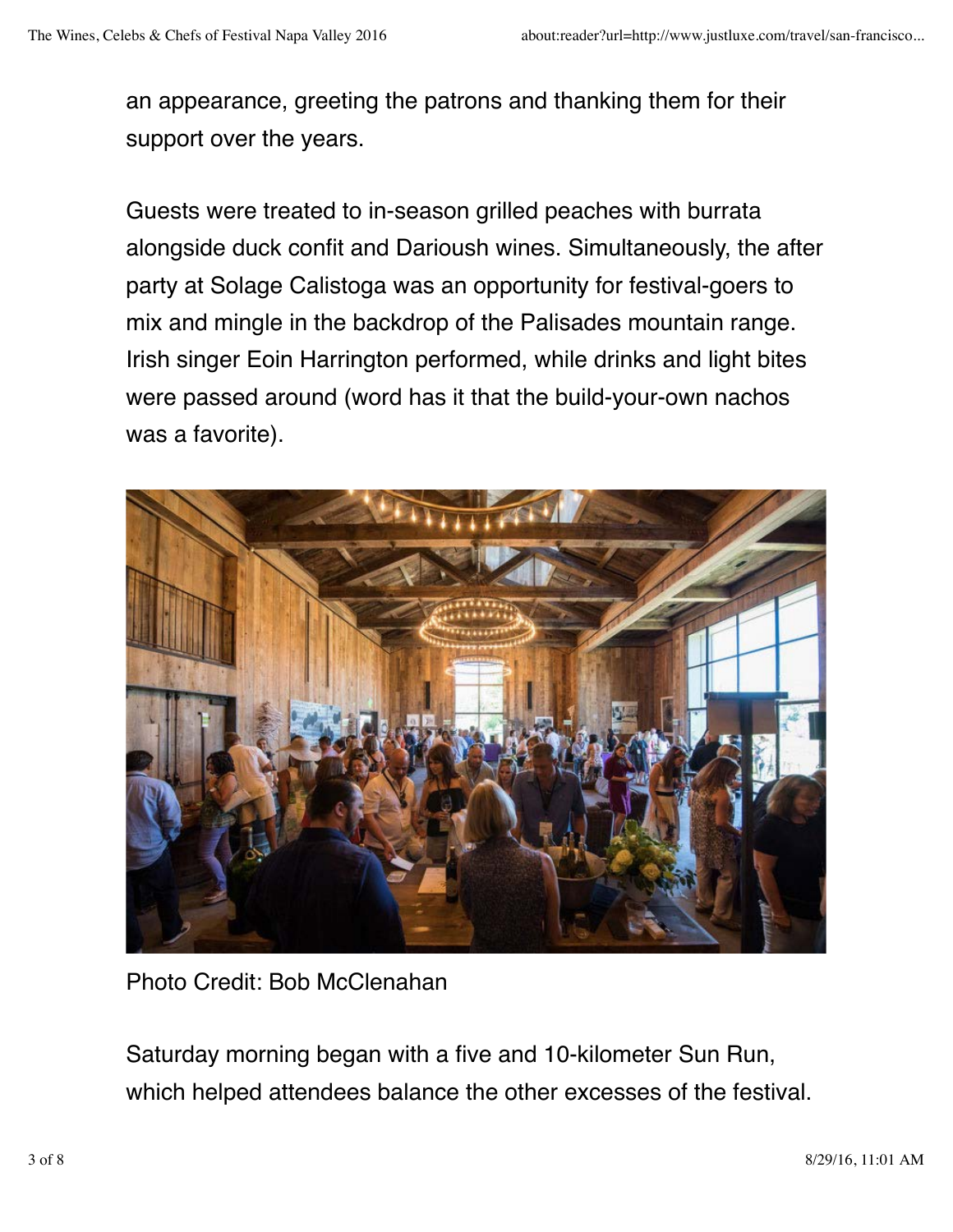By 11 a.m., the Taste of Napa Valley at Cairdean Estate was in full-swing. All of the region's best vintners and restaurants were showcased at individual booths while attendees had an exclusive reserve tasting room set aside. Participating wineries included Darioush, Quintessa, Cardinale and many other revered Napa County names. Guitarist Morris LeGrande provided the backdrop while celebrity chef Ryan Scott of *The Rachael Ray Show* and *Cooking With Ryan Scott* broadcasted live from the event. As guests were busy tasting, Blue Apron Wine Director Chef Thad Morrow hosted a seminar about how to expertly pair wine with food. While the sun was shining, the temperature was mild for the time of year, and guests reveled in the good food, wine and sunshine.



Photo Credit: Paul E. Richardson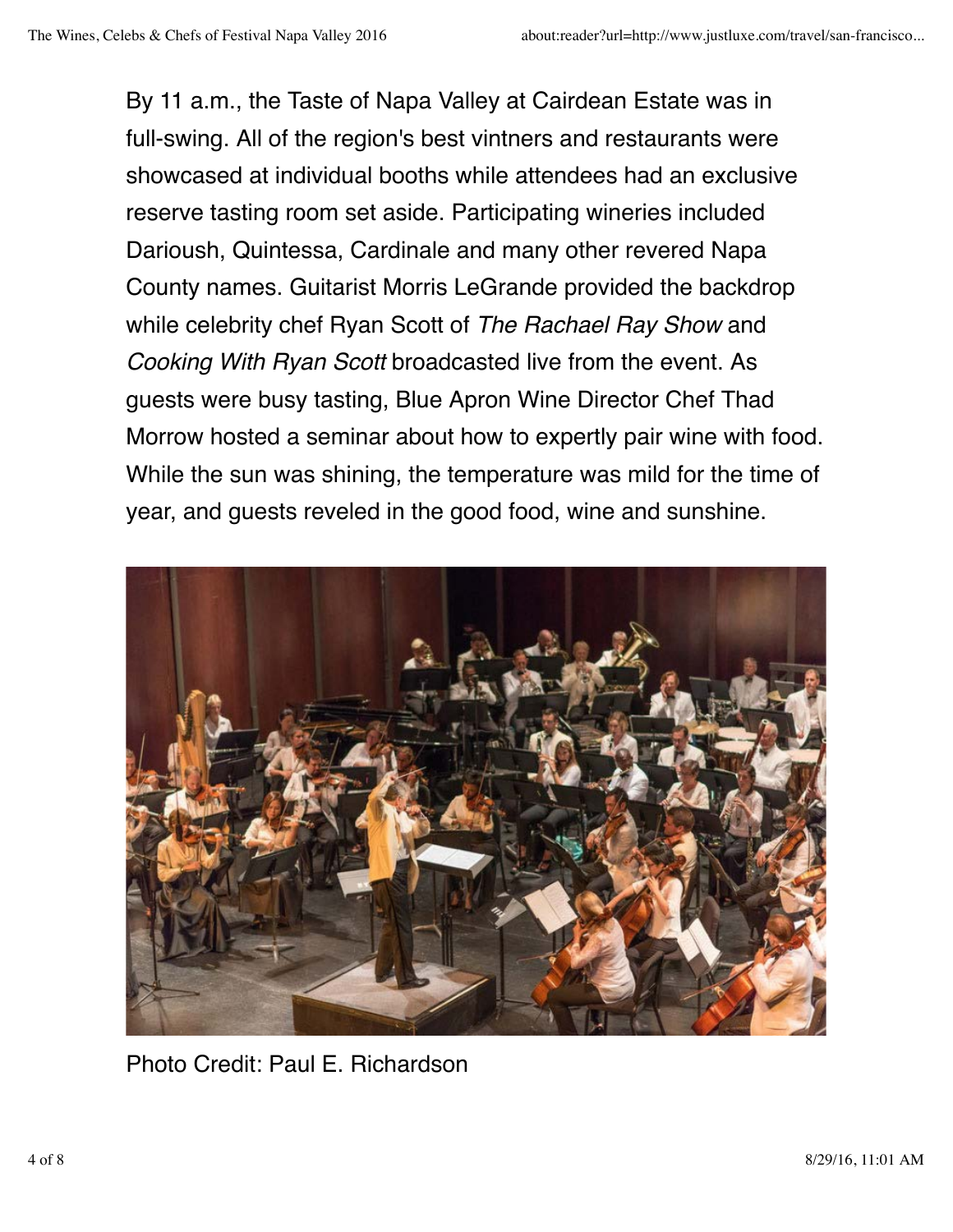In the early evening, Maestro Joel Revzen and the Festival Orchestra NAPA performed *Rhapsody in Blue* at the Lincoln Theater. The orchestra was an ensemble of the New York Metropolitan Orchestra, the San Francisco Symphony, the Los Angeles Philharmonic and other top international orchestras. Two special guests were also in attendance, Cuban pianist Aldo Lopez-Gavilan, who appeared in the United States for the first time, and American soprano Kathleen Battle.

Saturday night saw yet another after affair held at Yao Family wines along with a dinner, which was hosted by Hall Wines. Yao Family Wines was started by basketball hall of famer Yao Ming and features varietals from six Napa vineyards. Over at the patron dinner, which was again catered by Events by Meadowood and served alongside Hall and Walt wines, guests dined al fresco while overlooking the Mayacamas mountains and relaxing to the bluegrass sounds of Ed Neff's Blue and Lonesome band.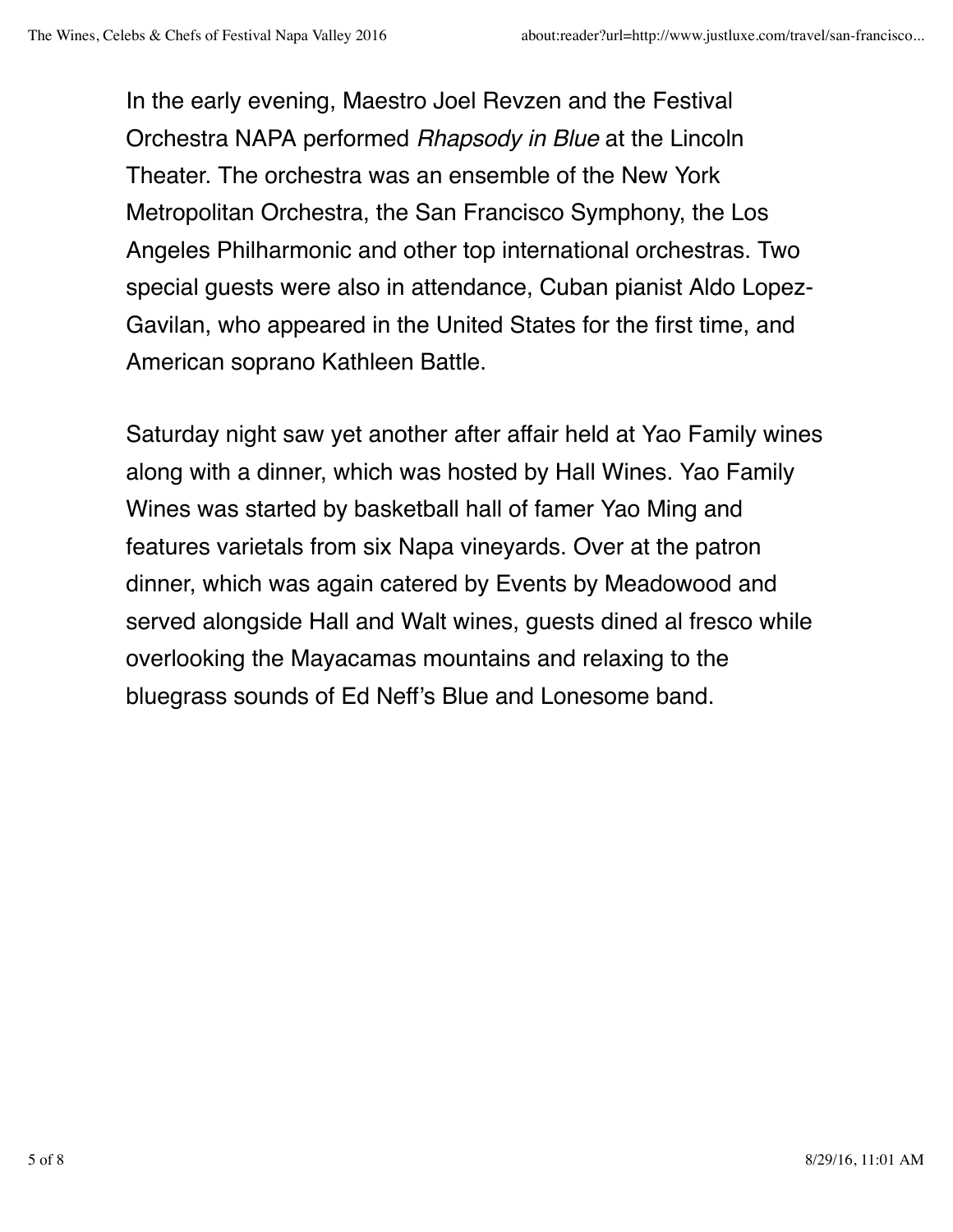

Photo Credit: Bob McClenahan

The weekend rounded out with two bombshell events: Neiman Marcus' lunch at Solage Calistoga and the Imaginarium Festival Gala. The lunch doubled as a fashion show, with Italian design house Brunello Cucinelli presenting its elegant Fall 2016 collection. Guests were able to purchase looks from the so-called "King of Cashmere," whether piecemeal or head-to-toe. Aldo Lopez Gavilan returned to lull guests into serenity while the Michelin-starred culinary team of Solage served seasonal hors d'oeuvres alongside Eleven Eleven and Nino Franco's wines.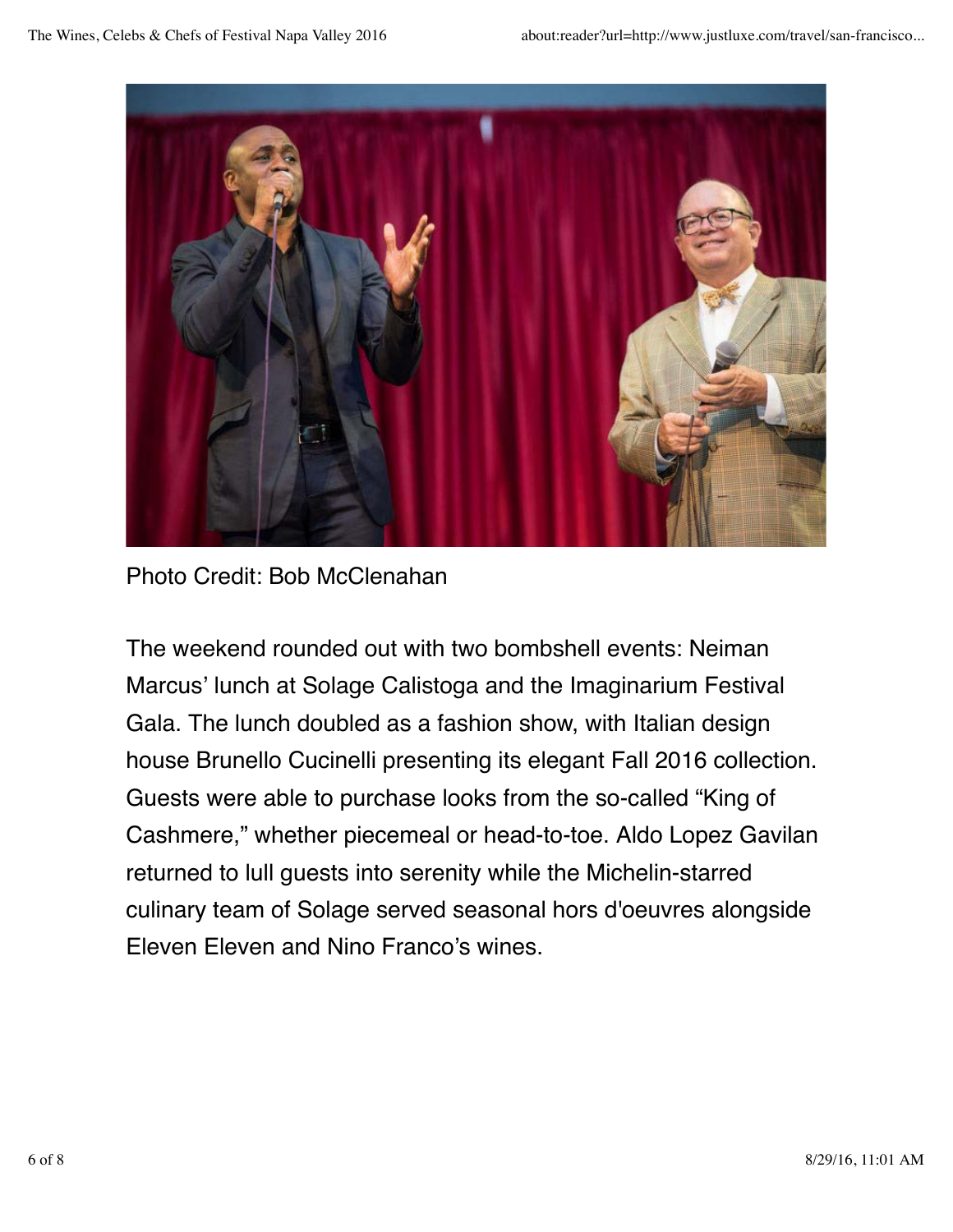

Photo Credit: Bob McClenahan

Hosted by Wayne Brady and featuring a performance from Cirque du Soleil, the Festival gala was the place to be in Northern California that Sunday night. Held at the lauded Meadowood resort, where guests dined on a multi-course meal prepared by the resort's celebrated chef Alejandro Ayala. Bounty Hunter, Darioush, Gallo Signature Series, Domaine Carneros and Twomey provided the wine pairings. Festival Napa Valley's mission is to make the arts available to all, and using funds raised from the Gala, the foundation provides funding to Napa County public schools for various art programs. They've raised \$4 million to date, a number which is undoubtedly higher after this year's gala.